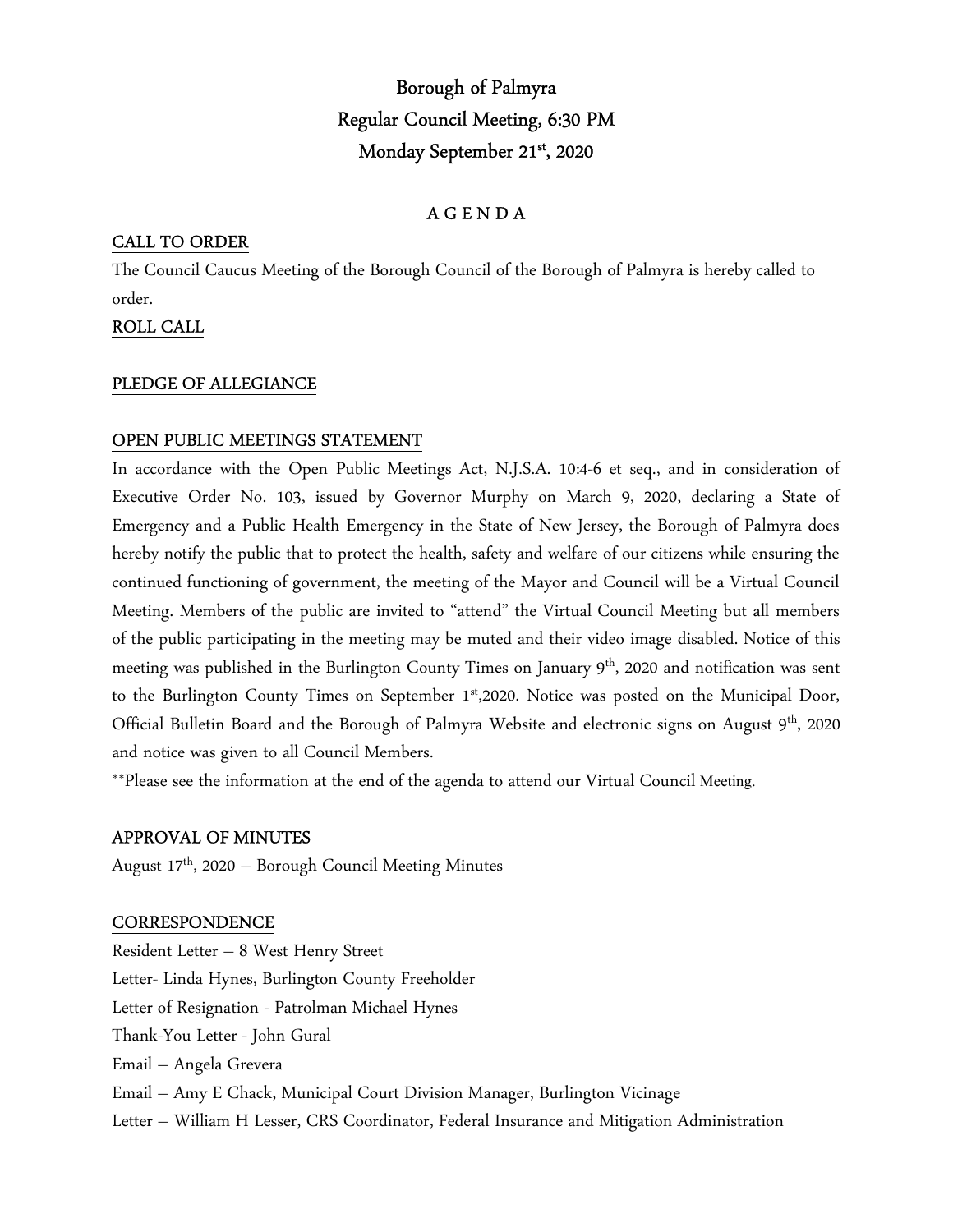# PROCLAMATION

Constitution Week September 17<sup>th</sup> thru September 23<sup>rd</sup>, 2020

### REDEVELOPMENT

Rt. 73 South Redevelopment Area- Update

Resolution 2020-173, Resolution to Authorize the Execution of a Redevelopment Agreement between the Borough of Palmyra and Palmyra Urban Renewal Entity, LLC Pursuant to the Local Redevelopment and Housing Law N.J.S.A. 40A:12A-1 et. seq.

- Outlaw Training & Fitness/620-622 Highland Ave Redevelopment Project
- Redevelopment Study Block 80 Lot 6, former Knights of Columbus property

### PROFESSINAL UPDATES

William Kirchner, ERI

### PUBLIC COMMENT

We request those participants wishing to have or make a Public comment, email their questions or comments in advance to Borough Clerk Rita Jackson at djackson@boroughofpalmyra.com. The opportunity to submit comments prior to meeting expires at 12:00 PM on Monday September 21<sup>st</sup>, 2020. You must include "Meeting Question/ Comment" in the subject line and your name and full address for your comment to be considered valid. Comments submitted in a timely and complete manner will be reviewed and read during the virtual Council Meeting; it may be necessary to follow-up with persons submitting comments at a later date. All comments will become part of the record and included with the Meeting Minutes.

For those choose to "attend" the Virtual Meeting, Mayor Tait will open the meeting to the public for comments. Comments should be limited to no more than (2) two minutes. All comments will become part of the record and included with the Meeting Minutes.

#### ORDINANCES

# ORDINANCE ON SECOND READING Public Hearing

Ordinance 2020-09, An Ordinance of the Borough of Palmyra to Amend and Supplement the Route 73 South Redevelopment Plan as Adopted by Ordinance 2003-7 and Ordinance 2005-16A of the Borough of Palmyra.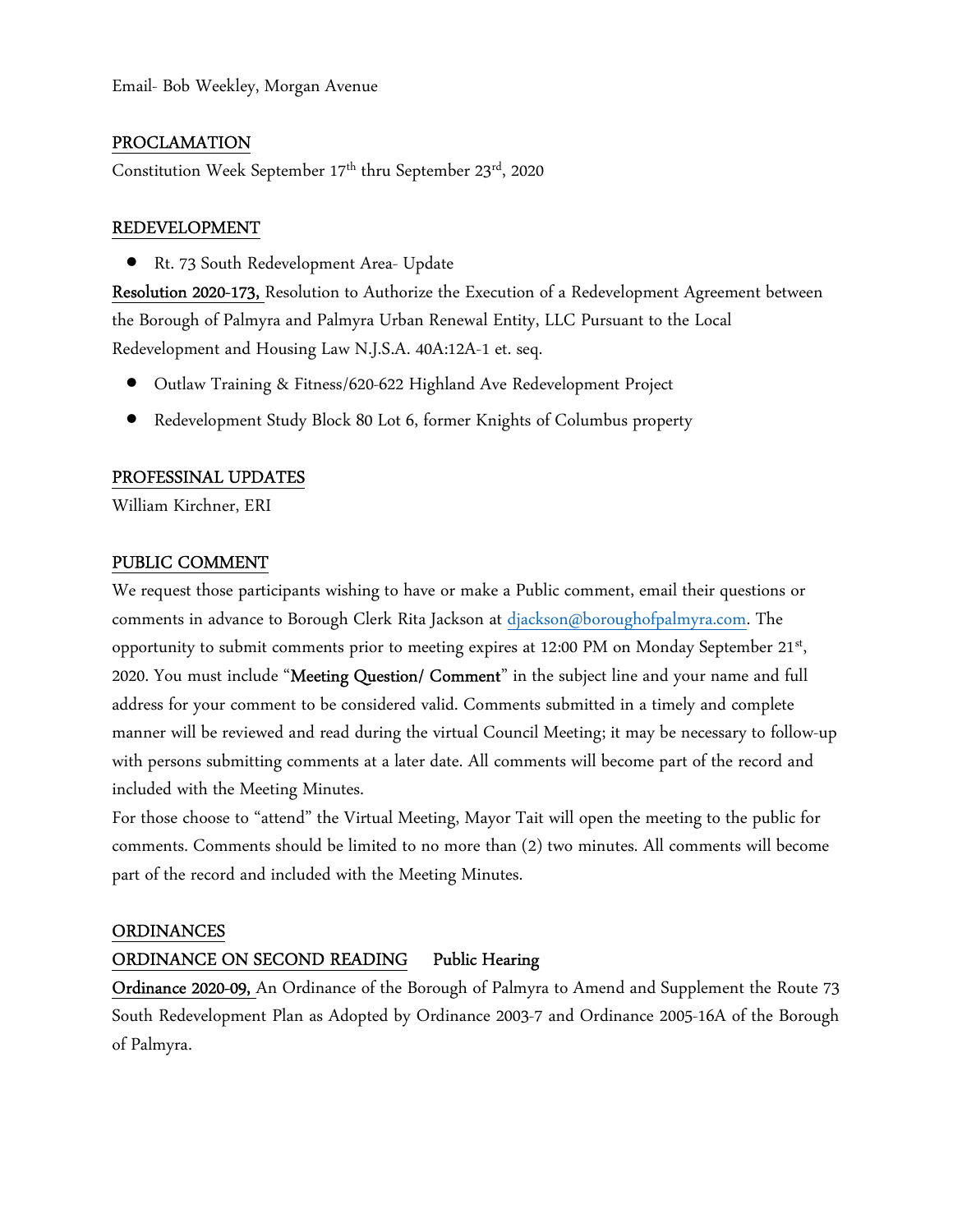### RESOLUTIONS

Resolution 2020-174 and Resolution 2020-188 will be enacted as a single motion, if either resolution needs additional discussion it will be removed from the consent agenda and voted on separately.

Resolution 2020-174, The Borough of Palmyra/NJ Department of Transportation Division of Local Aid and Economic Development Recommendation of Award of the Alternate Bid of 5<sup>th</sup> and Race Street Improvement Project of the Borough of Palmyra to Think Pavers Hardscaping, LLC in the amount not to exceed \$485,142.00 subject to review and Certification of the bid documents by the Solicitor and CFO.

Resolution 2020-175, The Borough of Palmyra/NJ Department of Transportation Division of Local Aid and Economic Development Recommendation of Award of the Temple Boulevard Improvement Project of the Borough of Palmyra to Think Pavers Hardscaping, LLC in the amount of \$937,602.00. subject to review and certification of the bid documents by the Solicitor and CFO.

Resolution 2020-176, Resolution Approving Natalie L Fries as an Active Member of the Palmyra Fire Department

Resolution 2020-177, Resolution of Governing Body Acknowledging Receipt of and Certification of the 2019 Municipal Audit

Resolution 2020-178, Resolution awarding a contract to Think Pavers Hardscaping, LLC for the 2020 Road Improvement Project Baser Bid and Alternate Bid in the total amount of \$346,138.00 subject to review and Certification of the bid documents by the Borough Solicitor and CFO.

Resolution 2020-179, Resolution Accepting the Burlington County Municipal Park Development Grant in the amount of \$75,000.00 and Authorizing Mayor Tait to execute any required documents.

Resolution 2020-180, Resolution Requesting Approval of item of Revenue and Appropriation N.J.S.A. 40A:4-87(Chapter 159) Veterans Memorial Park Enhancements in the amount of \$75,000.00

Resolution 2020-181, Resolution Appointing Linda Yansick as Secretary for the Shade Tree Advisory Board with an Annual Stipend of \$750.00 Effective with the Next Regularly Scheduled Meeting, October  $7<sup>th</sup>$ , 2020

Resolution 2020-182, Resolution Adopting the Borough of Palmyra Policies and Procedures Manual for the Management of Federal Aid Projects

Resolution 2020-183, Resolution Authorizing the Cancellation of Outstanding Checks from the Borough of Palmyra Municipal Court General Account

Resolution 2020-184, Resolution Authorizing the Cancellation of Outstanding Checks from the Borough of Palmyra Municipal Court Bail Account.

Resolution 2020-185, Resolution Approving Katherine A Sacca as an Active Member of the Palmyra Fire Department

Resolution 2020-186, Resolution Requesting Approval of item of Revenue and Appropriation N.J.S.A. 40A:4-87 (Chapter 159) Temple Blvd Reconstruction FY 2018 Municipal Aid Program in the amount of \$250,000.00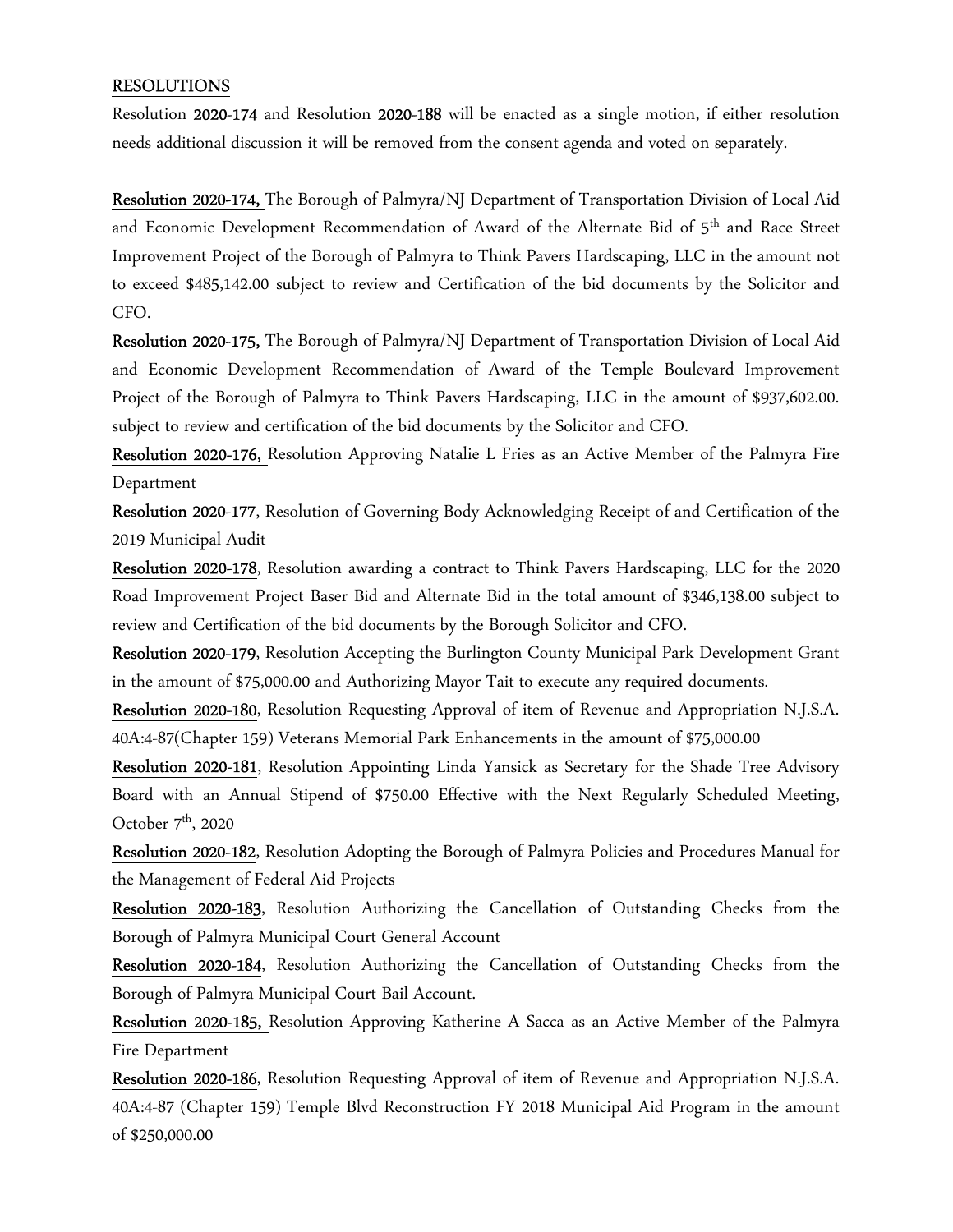Resolution 2020-187, Resolution Authorizing the 2020-2021 Liquor License Renewal for Oberg LLC, T/A Curran's Irish Pub/5 West Plenary Retail Consumption License with Broad Package #0327-32-003-007

Resolution 2020-188, Resolution Authorizing the Payment of Bills for the Month of August 2020 in the Amount of \$1,889,429.89.

# MOTION TO APPROVE TREASURERS REPORTS

August 2020

# MOTION TO APPROVE SOCIAL PERMIT

Park Tavern – Outdoor liquor sales license/ temporary permit

### DISCUSSION ITEMS

• Public Events

 Town-wide yard sale Halloween Police Department - Firearms Basic Training Seminar

- Borough Hall staffing and re-opening to the public
- Collective Bargaining Agreement with Palmyra Police Association
- Former mayor Michelle Arnold advance travel funds owed the Borough and deleted emails
- Outdoor seating for establishments with Plenary Retail Distribution Licenses
- Public Safety Committee and Police Department matters
- Requests for purchase of Borough-owned lots update
- Street Lighting on Race Street Request
- Legion Field and Borough facilities -- usage by groups/organizations
- Veterans Park grant/improvements project update
- Protecting Children from Abuse Training for Managers/Supervisors/Elected Officials
- Telecommunications fiber optic cable installation Borough consent requested
- Time Trak time management system
- 105th Annual NJLM Virtual Conference November 16th, 2020 thru November 20th, 2020
- Panhandling
- Traffic signaling at Broad and Cinnaminson Avenue